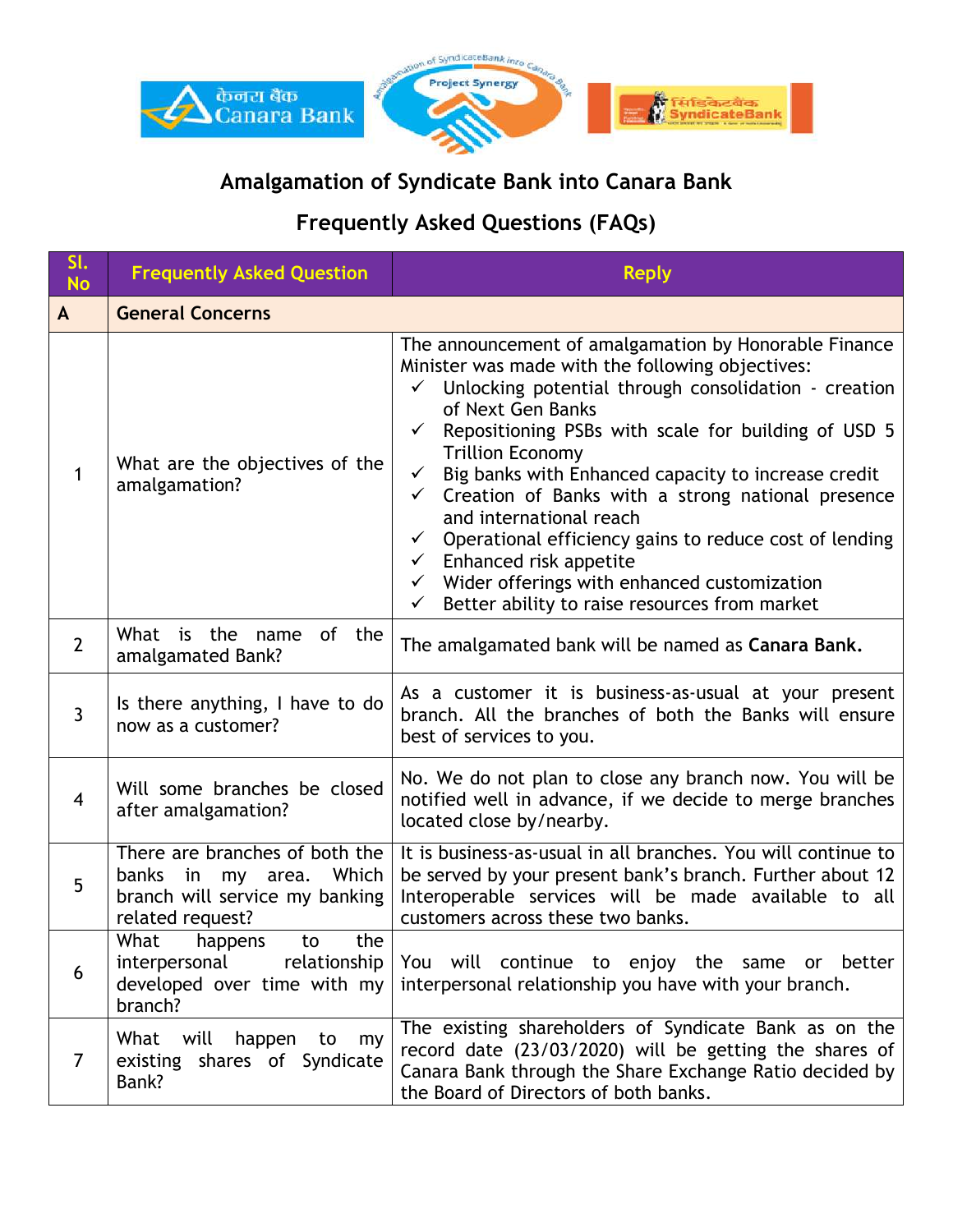

| SI.<br><b>No</b> | <b>Frequently Asked Question</b>                                                                                                                  | <b>Reply</b>                                                                                                                                                                                                                                                                                                                                                                                                                                                                                                                                                                                                                                                                                                                                                                                                                                                                                                                                                                                                                                                                                                                                                                                             |
|------------------|---------------------------------------------------------------------------------------------------------------------------------------------------|----------------------------------------------------------------------------------------------------------------------------------------------------------------------------------------------------------------------------------------------------------------------------------------------------------------------------------------------------------------------------------------------------------------------------------------------------------------------------------------------------------------------------------------------------------------------------------------------------------------------------------------------------------------------------------------------------------------------------------------------------------------------------------------------------------------------------------------------------------------------------------------------------------------------------------------------------------------------------------------------------------------------------------------------------------------------------------------------------------------------------------------------------------------------------------------------------------|
| 8                | From where can I get the<br>further/ latest communication<br>regarding this amalgamation/<br><b>Banking</b><br>services<br>post-<br>amalgamation? | The websites of both Canara Bank and Syndicate Bank will<br>be periodically updated with the latest information<br>regarding amalgamation. For any assistance please<br>contact the bank on Toll Free Number or connect on<br>Social Media or visit your branch.                                                                                                                                                                                                                                                                                                                                                                                                                                                                                                                                                                                                                                                                                                                                                                                                                                                                                                                                         |
| 9                | Which bank will amalgamate<br>with which bank?                                                                                                    | Syndicate Bank is amalgamating with Canara Bank. The<br>name of the amalgamated entity or Bank will be Canara<br>Bank.                                                                                                                                                                                                                                                                                                                                                                                                                                                                                                                                                                                                                                                                                                                                                                                                                                                                                                                                                                                                                                                                                   |
| 10               | Is Syndicate Bank private or<br>government?                                                                                                       | Syndicate bank is a Public Sector Bank, i.e., Banks in<br>which the Government of India holds a majority stake.                                                                                                                                                                                                                                                                                                                                                                                                                                                                                                                                                                                                                                                                                                                                                                                                                                                                                                                                                                                                                                                                                          |
| 11               | Why do mergers happen?                                                                                                                            | The Government of India approved the amalgamation of<br>Syndicate Bank into Canara Bank to make it a globally<br>competitive lender. With the amalgamation, the new bank<br>will become the fourth largest bank after State Bank of<br>India, PNB+OBC+United Bank of India & Bank of Baroda<br>(as at Dec 2019). Any amalgamation of one or more banks<br>provides a broader geographic footprint and helps to<br>derive the benefit of size, scale, strength. Now, the<br>combined entity has a network of close to 10,396<br>branches and approximately 13,408 ATMs across India.<br>(Canara Bank - 8,837 ATMs & 6,333 Branches, Syndicate<br>Bank - 4,571 ATMs & 4,063 branches).                                                                                                                                                                                                                                                                                                                                                                                                                                                                                                                     |
| 12               | How the Canara Bank and<br>Syndicate Bank amalgamation<br>will impact the customer?                                                               | The customer will become a part of the larger organization<br>or Bank, named Canara Bank. The new entity will have an<br>increased market share, which will help improve economies<br>of scale and become more profitable.<br>The customers of each Bank will benefit by way of larger<br>number of branch and ATM network, have access credit<br>facilities and a wider array of products and services.<br>The combined entity has a network close to 10,396<br>branches, approximately 13408 ATMs across India. Customers<br>can also choose from a broader suite of products & services.<br>The combined entity is now fourth largest Public Sector Bank<br>in the country. Any merger or amalgamation of one or more<br>banks provides a broader geographic footprint and helps to<br>derive the benefit of size, scale and strength.<br>Further this will result in :<br>$\checkmark$ Wider suite of products and offerings with better<br>pricing<br>$\checkmark$ Greater accessibility due to wide network coverage<br>$\checkmark$ Improved customer service due to more allocation of<br>staff to front end customer facing roles.<br>Opportunity of more wealth management/ add on<br>services |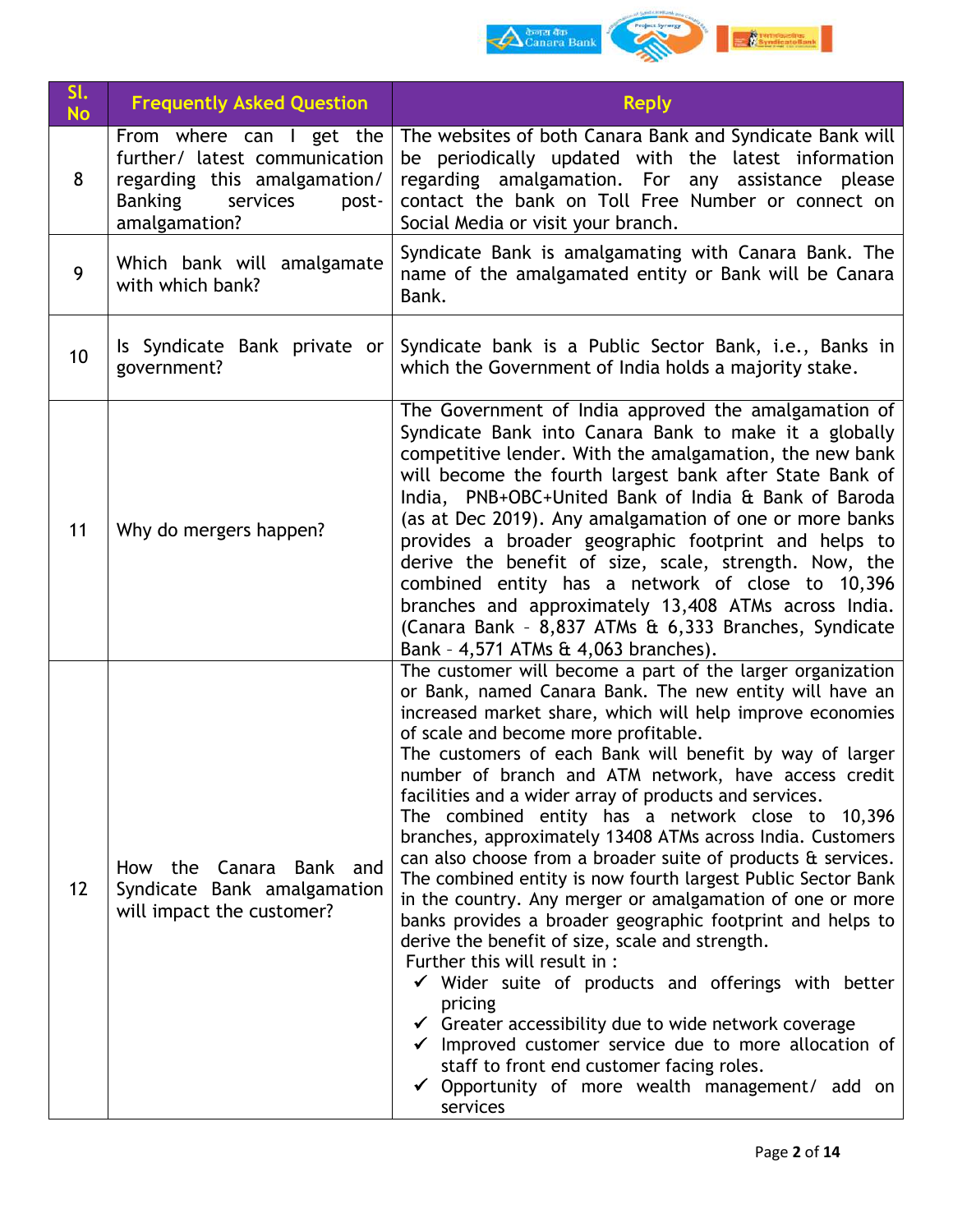

| SI.<br><b>No</b> | <b>Frequently Asked Question</b>                                                                                               | <b>Reply</b>                                                                                                                                                                                                                                                         |
|------------------|--------------------------------------------------------------------------------------------------------------------------------|----------------------------------------------------------------------------------------------------------------------------------------------------------------------------------------------------------------------------------------------------------------------|
| 13               | How many branches do Canara<br>Bank/Syndicate Bank have?                                                                       | Canara Bank has 6,328 branches in India and 5 branches in<br>overseas locations.<br>Syndicate Bank has 4,062 branches in India and 1 in<br>overseas location(UK).                                                                                                    |
| 14               | Syndicate<br>Bank<br>getting<br>Is.<br>closed?                                                                                 | No. Syndicate Bank is being amalgamated with Canara<br>bank and the name of the amalgamated entity/Bank is<br>Canara Bank.                                                                                                                                           |
| B.               | <b>Queries related to General Banking</b>                                                                                      |                                                                                                                                                                                                                                                                      |
| 15               | Whether I have to close my<br>account in Syndicate Bank?                                                                       | There is no need to close your account. The existing<br>account with Syndicate Bank will continue.                                                                                                                                                                   |
| 16               | Whether my account number<br>will change?                                                                                      | No. The existing Account number will continue as-is. Any<br>change will be made with adequate advance notice.                                                                                                                                                        |
| 17               | Will my other account details<br>change?                                                                                       | No. The account details such as IFSC, MICR, etc. will<br>continue as-is. Any change in this regard will be intimated<br>well in advance.                                                                                                                             |
| 18               | Do I need to re-submit my KYC<br>documents once again?                                                                         | If your KYC is already updated in your branch's record,<br>then you are not required to re-submit your KYC<br>documents once again.                                                                                                                                  |
| 19               | Whether the account number<br>and IFSC code will be changed<br>for the existing customers?                                     | The existing account number, IFSC code, MICR code and<br>other identifiers of account and branch will continue, till<br>a change is notified and announced                                                                                                           |
| 20               | I have accounts in both the<br>banks. Do I need to close one<br>of the accounts?                                               | No. The accounts in both the banks will continue.<br>However, as per RBI guidelines, a customer should have<br>only one Customer ID (Cust - ID) irrespective of the<br>number of accounts they have. Any change in this regard<br>will be intimated well in advance. |
| 21               | Whether I will get new cheque<br>book/ATM card and what will<br>happen to existing cheque<br>book/ATM card                     | The existing ATM card and cheque books can be used till<br>otherwise will be notified, well in advance                                                                                                                                                               |
| 22               | Whether I can get my pass book<br>updated in any of the Canara<br>Bank / Syndicate bank branches                               | Pass book can be get updated from respective bank<br>branches for the time being. However, account statement<br>shall be available from any of the branch of the<br>Amalgamated Bank.                                                                                |
| 23               | Can a Customer of Syndicate<br>withdraw<br>Bank<br>cash<br>from<br>Canara Bank Branch and Vice-<br>Versa without using Cheque? | No. Customers must use Cheques for withdrawal of Cash.<br>They can use Debit Cards in ATMs of any Bank.                                                                                                                                                              |
| 24               | Can I make deposits with any of<br>the branches in Canara Bank   Yes.<br>and Syndicate Bank?                                   |                                                                                                                                                                                                                                                                      |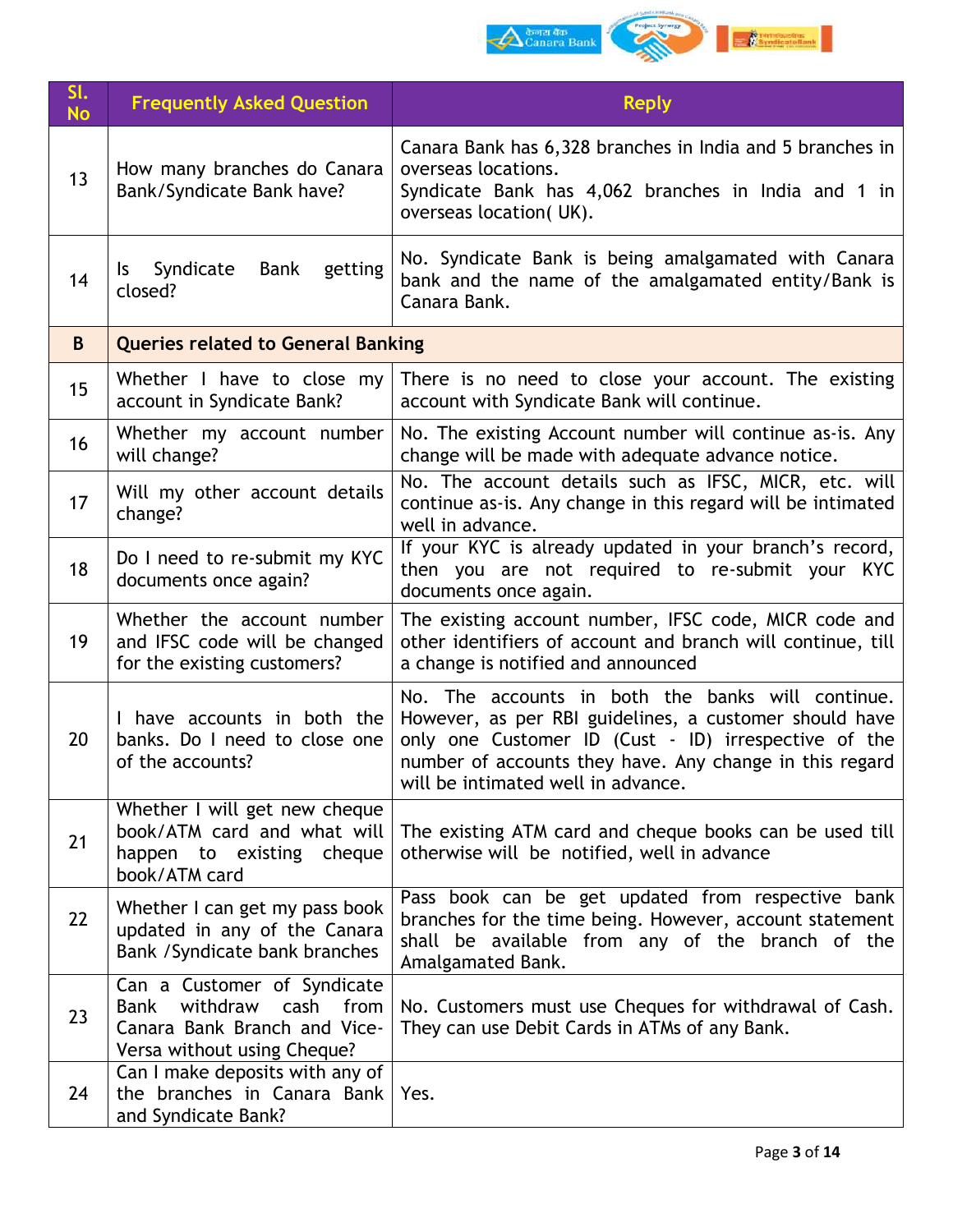|           |                                                                                                                                                      | ेकनस बैंक<br>Canara Bank                                                                                                                                                                                      |
|-----------|------------------------------------------------------------------------------------------------------------------------------------------------------|---------------------------------------------------------------------------------------------------------------------------------------------------------------------------------------------------------------|
| SI.       | <b>Frequently Asked Question</b>                                                                                                                     | <b>Reply</b>                                                                                                                                                                                                  |
| <b>No</b> |                                                                                                                                                      | Yes, the following inter operable services will be offered<br>from 01.04.2020.                                                                                                                                |
|           |                                                                                                                                                      | Stop payment of<br>$\overline{7}$<br>Cash Withdrawal<br>1<br>cheque                                                                                                                                           |
|           | with<br>have<br>account<br>my                                                                                                                        | Hot listing Debit /<br>$\overline{2}$<br>8<br>Cash Deposit<br><b>Credit Cards</b>                                                                                                                             |
| 25        | Syndicate Bank. Will I be able<br>to transact at Canara<br>Bank                                                                                      | Grievance<br>3<br>9<br><b>Funds Transfer</b><br>Registration                                                                                                                                                  |
|           | branch and vice versa?                                                                                                                               | <b>Account Statement</b><br>10<br>4<br>Loan Repayment<br>Generation                                                                                                                                           |
|           |                                                                                                                                                      | <b>SB</b><br>Opening<br>of<br>Loan<br>Account<br>5<br>11<br>account<br>Statement                                                                                                                              |
|           |                                                                                                                                                      | Cheque<br><b>Book</b><br>12<br>6<br><b>Balance Enquiry</b><br>request                                                                                                                                         |
| 26        | Will there be any new service<br>charges that will be levied on<br>my account?                                                                       | Merger has resulted in unification of service charges for<br>the customers. Revised service charges have already been<br>uploaded in websites of respective banks.                                            |
| 27        | Whether my customer ID will<br>remain same.                                                                                                          | Yes. However, as per RBI guidelines, a customer should<br>have only one Customer ID (Cust - ID) irrespective of the<br>number of accounts they have. Any change will be made<br>with adequate advance notice. |
| 28        | Whether there will be a change<br>in the Interest rates on my<br>deposit accounts?                                                                   | No. The current Rate of interest for existing SB/ RD/Term<br>Deposits will continue till maturity. Any change in interest<br>rates post amalgamation, will be displayed on Bank's<br>website and at branches. |
| 29        | Will the branches of Syndicate<br>Bank get merged with Canara<br>bank thus resulting<br>in<br>the<br>change of<br>location<br>of<br>the<br>branches? | As of now, there is no change in location of branches.<br>Should there be any change, you will be notified well in<br>advance.                                                                                |
| 30        | Whether lockers will be shifted<br>in case Canara Bank Branch is<br>getting merged?                                                                  | If we decide to merge the branches located close by, all<br>those who are having lockers in such branches will be<br>allocated lockers in the nearby branch.                                                  |
| 31        | From which<br>of<br>the<br>bank<br>branches will the FORM 16 A<br>for Mar'20 be available                                                            | Please visit your base branch for Form 16A.                                                                                                                                                                   |
|           | Whether penal cut is there for                                                                                                                       |                                                                                                                                                                                                               |

32

33

premature withdrawal of Retail term deposits upto Rs. 2 Crore

What is the interest paid for overdue deposits in the Yes

At the applicable Savings bank rate.

post amalgamation

Amalgamated Bank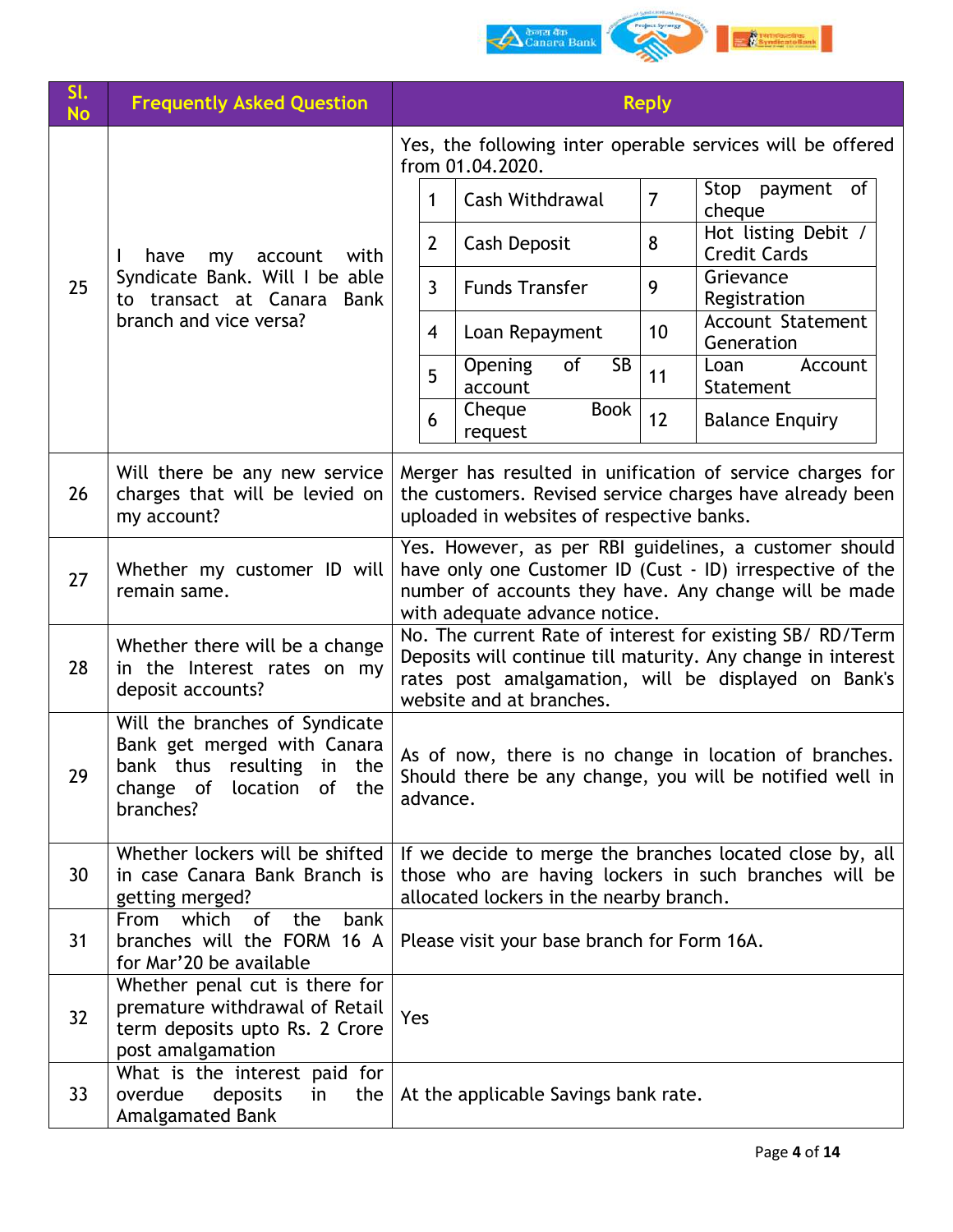

| SI.<br><b>No</b> | <b>Frequently Asked Question</b>                                                                                                               | <b>Reply</b>                                                                                                                                                                                                                           |
|------------------|------------------------------------------------------------------------------------------------------------------------------------------------|----------------------------------------------------------------------------------------------------------------------------------------------------------------------------------------------------------------------------------------|
| 34               | From which bank branch can I<br>claim unclaimed deposits of<br>either of Bank?                                                                 | Such claims have to be made with the base branch only.                                                                                                                                                                                 |
| 35               | Whether<br><sub>of</sub><br>auto<br>renewal<br>deposit is available with the<br>amalgamated Bank?                                              | Yes, deposits will be renewed automatically in the base<br>branch as per the contract entered excluding Tax Saver<br>Deposits, Capital Gain Account Deposits, any other deposit<br>products withdrawn by the Banks, FCNR Deposits etc. |
| 36               | Whether penal cut is there for<br>premature withdrawal of Bulk<br>deposit above Rs. 2 Crore in<br>the Amalgamated Bank                         | No, not applicable                                                                                                                                                                                                                     |
| 37               | Whom to contact for<br>any<br>regarding<br>of<br>dispute<br>rate<br>Interest of either of the Banks                                            | Please contact the base branch or Call centre or register<br>your grievance in the Grievance Redressal Portal.                                                                                                                         |
| 38               | I want to convert my account<br>to joint account. Can I do with<br>any of the branches of the<br>Amalgamated Bank                              | Please visit your base branch.                                                                                                                                                                                                         |
| 39               | Whether requirement of KYC<br>documents for opening<br>new<br>accounts will be changed                                                         | No, the prevailing guidelines will continue subject to<br>changes implemented by the regulator/Government.                                                                                                                             |
| 40               | Will Toll Free numbers remain<br>the same after merger?                                                                                        | Yes, Toll Free numbers will remain the same after merger.<br>We are also in the process of setting up a dedicated call<br>center for amalgamation.                                                                                     |
| 41               | Whether customer care number<br>for Syndicate Bank is different<br>or can I call the same Toll Free<br>number?                                 | You can call in both the numbers.                                                                                                                                                                                                      |
| 42               | What will happen in case of<br>from<br>refund<br>various<br>departments like Income Tax<br>refund etc., after change in<br>account number etc? | The existing account number, IFSC code, MICR code and<br>other identifiers of account and branch will continue, till<br>a change, if any, is notified and announced. The refund<br>etc will be credited to your existing account only. |
| 43               | Whether I can use the existing<br>PIN Number for withdrawal or<br>transfer of funds                                                            | Yes                                                                                                                                                                                                                                    |
| 44               | Can I change my PIN number in<br>Syndicate Bank ATM?                                                                                           | Yes, you can change if required.                                                                                                                                                                                                       |
| 45               | Can I get account balance<br>having account with Syndicate<br>Bank?                                                                            | Yes                                                                                                                                                                                                                                    |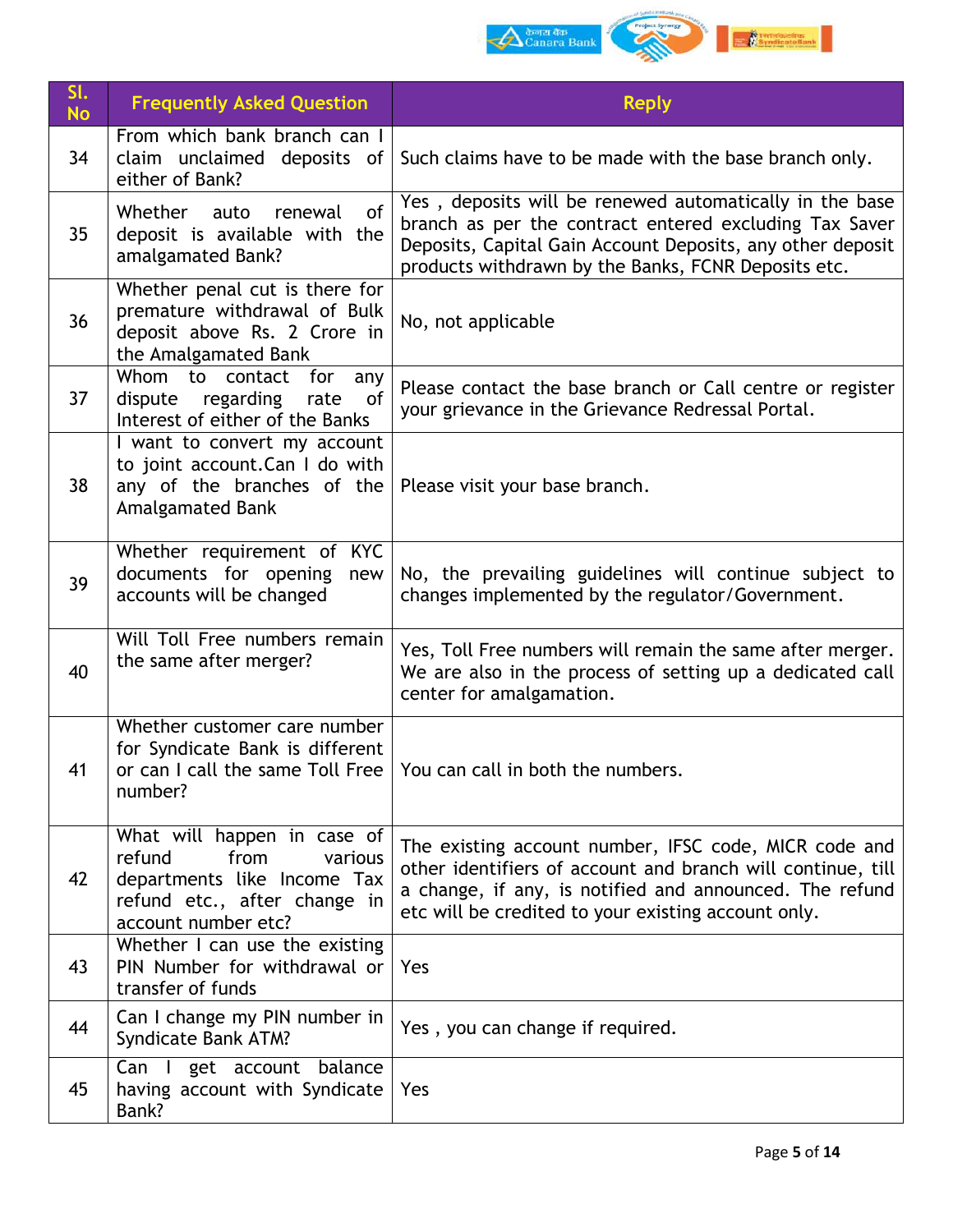

| SI.<br><b>No</b> | <b>Frequently Asked Question</b>                                                                                                                     | <b>Reply</b>                                                                   |
|------------------|------------------------------------------------------------------------------------------------------------------------------------------------------|--------------------------------------------------------------------------------|
| 46               | I am a customer of Syndicate<br>Bank, whether I can register<br>mobile number at Canara Bank<br>& Vice versa                                         | Yes                                                                            |
| 47               | I am a customer of Syndicate<br>Bank, Can I get loan account<br>details having with Syndicate<br>Bank & Vice versa                                   | Yes                                                                            |
| 48               | Can you send me statement to<br>my mail ID which is registered<br>with Syndicate Bank?                                                               | Yes                                                                            |
| 49               | I am a customer of Syndicate<br>Bank, Whether can I collect<br>book from<br>Canara<br>cheque<br>Bank?                                                | Please contact base branch and any changes will be<br>intimated in due course. |
| 50               | I am a customer of Syndicate<br>Bank whether I continue to get<br>SMS for my debit transaction?                                                      | Yes, based on the debit transaction limit fixed by the<br>Customer.            |
| 51               | I am a customer of Syndicate<br>Bank . My account is blocked<br>Can I get unblock facility<br>through call center?                                   | No. Kindly visit home branch.                                                  |
| 52               | My Syndicate Bank card is lost.<br>Can you hotlist my card?                                                                                          | Yes                                                                            |
| 53               | Can I<br>lodge<br>my grievance<br>through CPGRS having account<br>with Syndicate Bank?                                                               | Yes, You can lodge and CPGRS package will continue for<br>both the banks.      |
| 54               | Can I change nomination at<br>Canara bank for my deposit<br>accounts -SB/CA/TD earlier I<br>had with Syndicate bank?                                 | No. Kindly visit your home branch.                                             |
| 55               | Can I open Savings account<br>through online after merger?                                                                                           | Yes                                                                            |
| 56               | I am having Housing Loan with<br>Syndicate Bank. Can I get<br>from<br>Interest<br>certificate<br>Canara Bank?                                        | No. Kindly visit your home branch.                                             |
| 57               | Can I submit Form 15G/H at<br>Bank earlier having<br>Canara<br>deposits with Syndicate Bank?                                                         | No. Kindly visit your home branch.                                             |
| 58               | I am having an account in<br>Syndicate Bank along with<br>locker facility. Can I get locker<br>facility in Canara Bank which is<br>near to my house? | Yes, provided lockers are available in the branch.                             |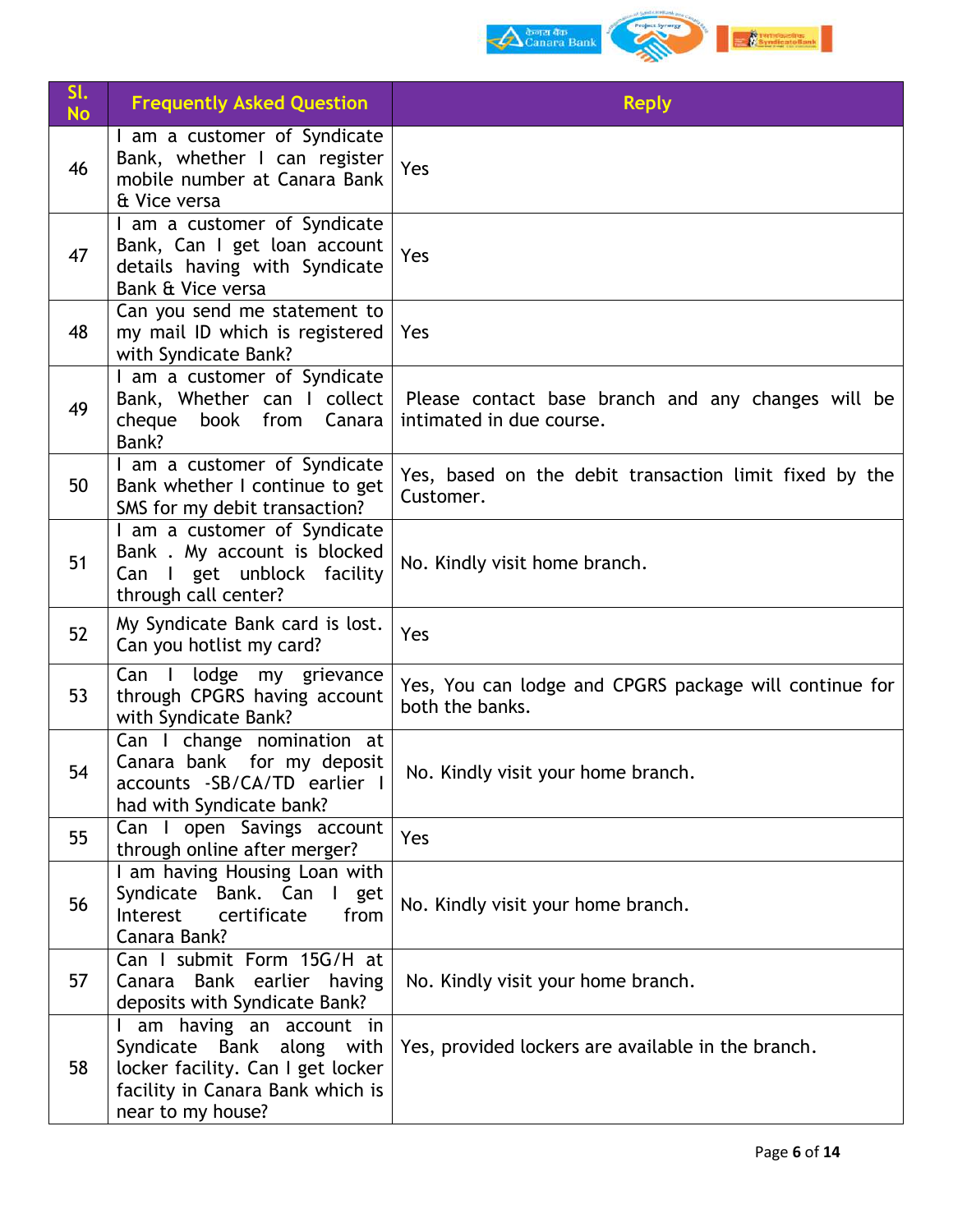

| SI.<br><b>No</b> | <b>Frequently Asked Question</b>                                                                                                                                                                                       | <b>Reply</b>                                                                                                                                                                                                                                                                                                                                                                                                                                                |
|------------------|------------------------------------------------------------------------------------------------------------------------------------------------------------------------------------------------------------------------|-------------------------------------------------------------------------------------------------------------------------------------------------------------------------------------------------------------------------------------------------------------------------------------------------------------------------------------------------------------------------------------------------------------------------------------------------------------|
| $\mathsf{C}$     | Digital channels and Card related issues                                                                                                                                                                               |                                                                                                                                                                                                                                                                                                                                                                                                                                                             |
| 59               | Which card & variant will I<br>receive If I apply for a new<br>Debit Card or reissue<br>my<br>existing card of Syndicate<br>bank?                                                                                      | Effective 1st April 2020, all cards issued/reissued will be<br>that of Amalgamated Bank.                                                                                                                                                                                                                                                                                                                                                                    |
| 60               | What will happen to the Credit<br>card availed from Syndicate<br>bank                                                                                                                                                  | All Syndicate Bank Credit cards with no delinguency<br>(arrears due for payment) will be re-carded & replaced<br>with Canara Bank cards assigning the existing card limit,<br>after giving proper advance intimation. Terms &<br>conditions governing Canara Bank Credit cards will be<br>applicable thereon. Credit cards having delinquency<br>(arrears due for payment) will be replaced with Canara<br>Bank cards as above once the arrears is cleared. |
| 61               | What about the points and<br>loyalty rewards accrued in the<br>cards?                                                                                                                                                  | Debit Card: Reward Point facility is not available for Debit<br>cards in Syndicate Bank.<br>Credit Card: Accrued reward points will be redeemed and<br>credited to Credit card account duly intimating the card holder<br>during re-carding process.                                                                                                                                                                                                        |
| 62               | What will<br>happen to<br>the<br>Prepaid cards availed from<br>Syndicate bank                                                                                                                                          | Prepaid cards availed from Syndicate Bank will be re-<br>carded with Canara Bank card after giving advance notice<br>& taking consent from the customers.                                                                                                                                                                                                                                                                                                   |
| 63               | What will<br>the<br>happen<br>to<br>International Travel<br>Prepaid<br>cards availed from Syndicate<br>bank                                                                                                            | International Travel Prepaid cards availed from Syndicate<br>Bank will be re-carded with Canara Bank International<br>Travel Prepaid card after giving advance notice & taking<br>consent from the customers.                                                                                                                                                                                                                                               |
| 64               | Whether customers of<br>both<br>Syndicate Bank & Canara Bank<br>are free to use the<br>fund<br>transfer<br>services<br>like<br>UPI,<br>AEPS, IMPS etc. in the branches<br>of these two banks without any<br>extra cost | Customers of both Syndicate Bank & Canara Bank will be<br>able to use the funds transfer services as a single entity<br>according to the terms & conditions as applicable.                                                                                                                                                                                                                                                                                  |
| 65               | Do Syndicate Bank customers<br>need to register the mobile<br>number or email again with<br>bank for<br>Canara<br>availing<br>SMS/statement etc.?                                                                      | No, customers of Syndicate Bank do not need to register<br>their mobile number and email IDs again as the alerts will<br>continue to reach them as usual.                                                                                                                                                                                                                                                                                                   |
| 66               | What about the charges of<br>NEFT/RTGS from Canara Bank<br>to Syndicate Bank and vice<br>versa                                                                                                                         | Post amalgamation, no charges will be levied for RTGS /<br>NEFT transactions from Syndicate Bank to Canara Bank<br>and vice versa as they are intra-bank transactions.                                                                                                                                                                                                                                                                                      |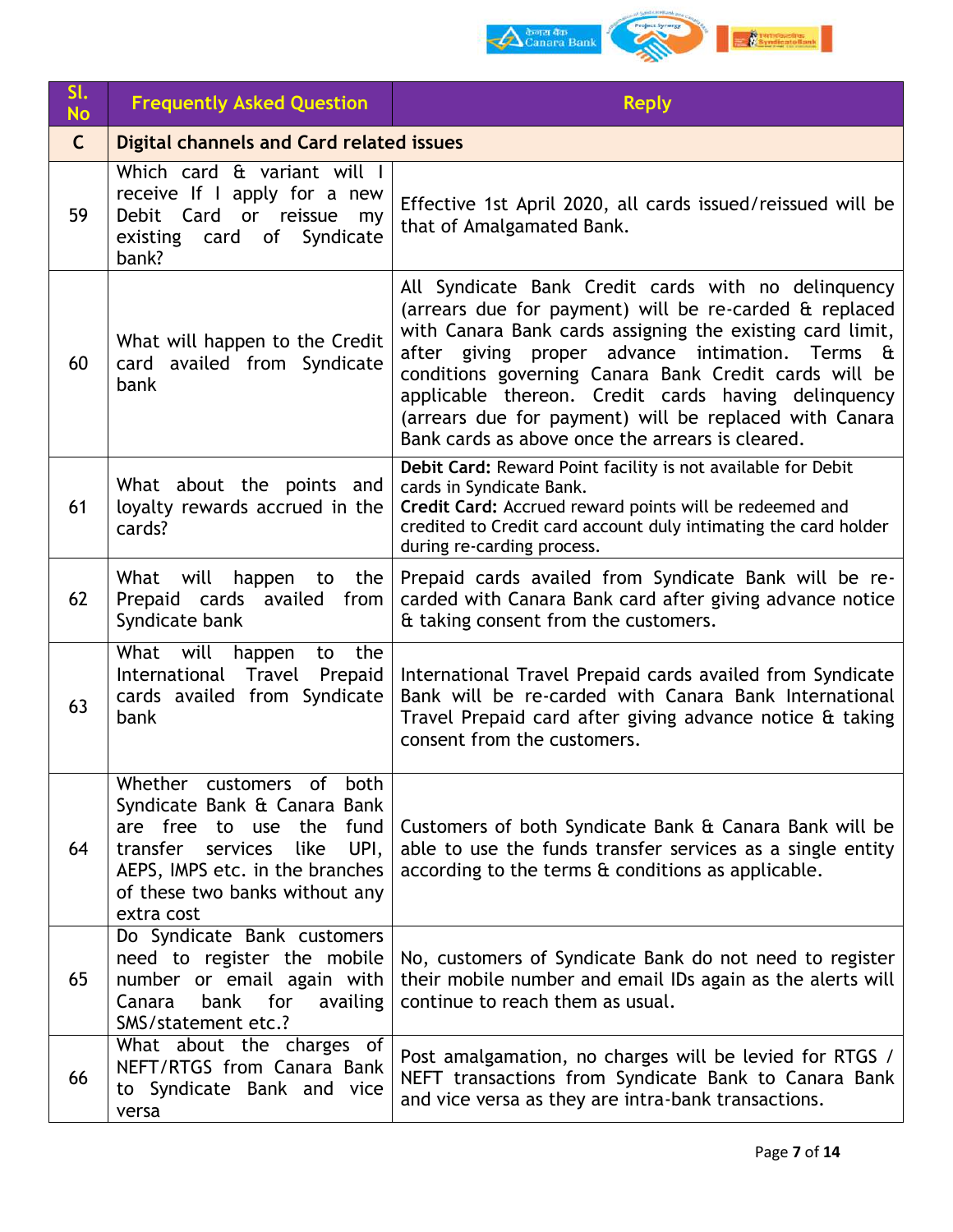

| Sl.<br><b>No</b> | <b>Frequently Asked Question</b>                                                                                                                             | <b>Reply</b>                                                                                                                                                                                                                                                                                                                                                                                                                                                                                                                      |
|------------------|--------------------------------------------------------------------------------------------------------------------------------------------------------------|-----------------------------------------------------------------------------------------------------------------------------------------------------------------------------------------------------------------------------------------------------------------------------------------------------------------------------------------------------------------------------------------------------------------------------------------------------------------------------------------------------------------------------------|
| 67               | Will I still be able to use ATMs<br>anywhere with no fees?                                                                                                   | You can use the ATMs of any of the 2 banks, no ATM<br>transaction charges will be levied                                                                                                                                                                                                                                                                                                                                                                                                                                          |
| 68               | Can I continue to use my<br>existing debit/credit card in<br>post amalgamation scenario?                                                                     | Yes. The Cards will continue to operate as is and any<br>changes will be intimated well in advance.                                                                                                                                                                                                                                                                                                                                                                                                                               |
| 69               | If I am a Syndicate Bank<br>customer, is it required to<br>the<br>ECS<br>change<br>existing<br>mandate / cheques in favour of<br>Canara Bank and vice versa? | No, customers are not required to change the existing ECS<br>mandates or post-dated cheques. Any change, if required<br>will be made with advance notice.                                                                                                                                                                                                                                                                                                                                                                         |
| 70               | What about my Digital Banking<br>channels<br>viz<br>Mobile<br>Banking/Internet Banking/ UPI/<br><b>BBPS/BHIM/Prepaid Cards</b>                               | No change in any of the processes. All applications of the<br>two banks will continue to work as it is. All applications of<br>the banks will continue to be functional to service the<br>customers. In case of any changes, we will notify the<br>customers in advance.                                                                                                                                                                                                                                                          |
| 71               | Do Customers use RTGS or<br>for<br>funds<br><b>NEFT</b><br>transfer<br>between accounts of Canara<br>Bank and Syndicate Bank?                                | No. Funds transfer between Canara Bank and Syndicate<br>Bank accounts will be considered as Intra-Bank funds<br>transfer.                                                                                                                                                                                                                                                                                                                                                                                                         |
| D                | <b>Loan related Issues</b>                                                                                                                                   |                                                                                                                                                                                                                                                                                                                                                                                                                                                                                                                                   |
| 72               | Can Customers withdraw cash<br>from<br>their<br>Canara<br><b>Bank</b><br>OD/OCC Accounts by visiting<br>Syndicate Bank Branches?                             | No. Cash withdrawal from OD/OCC account is restricted to<br>home-Branch only.                                                                                                                                                                                                                                                                                                                                                                                                                                                     |
| 73               | Will the amalgamation of two<br>banks impact my current terms<br>and conditions of loan account?                                                             | There will be no immediate changes in any terms $\hat{a}$<br>conditions of existing credit facilities. However, the<br>facilities are to be governed by the guidelines/policies of<br>Amalgamated Bank, post amalgamation. Any changes in<br>the terms & conditions shall be informed in advance.<br>However, in respect of interest rates, in case of Term<br>Loans with reset clause, the present ROI will continue till<br>that date. In the case of Working Capital loans, the<br>present rate will remain till next renewal. |
| 74               | What happens if a customer<br>has loan accounts from both<br>Syndicate bank and Canara<br>bank?                                                              | At present both the loan facilities will continue as per<br>current terms and conditions. Post amalgamation, both<br>loans will be serviced through a single window enhancing<br>the customer experience. Any change in this regard will<br>be intimated well in advance.                                                                                                                                                                                                                                                         |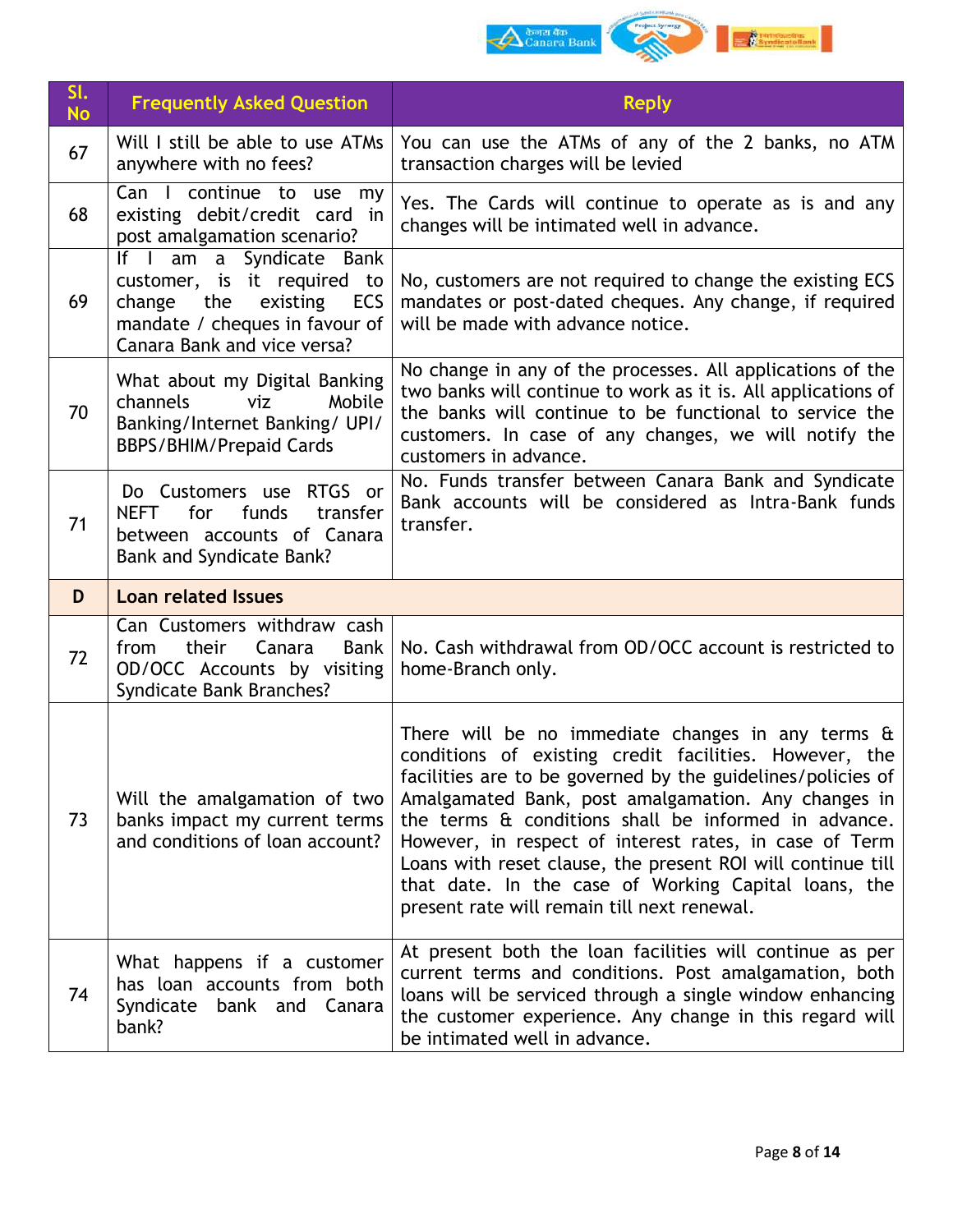

| SI.<br><b>No</b> | <b>Frequently Asked Question</b>                                                                                                                                                                                                                           | <b>Reply</b>                                                                                                                                                                                                                          |
|------------------|------------------------------------------------------------------------------------------------------------------------------------------------------------------------------------------------------------------------------------------------------------|---------------------------------------------------------------------------------------------------------------------------------------------------------------------------------------------------------------------------------------|
| 75               | Will I be able to easily retrieve<br>collateral<br>documents<br>my<br>deposited with Syndicate Bank/<br>Canara Bank?                                                                                                                                       | The title deeds and other documents mortgaged with<br>Syndicate Bank or Canara Bank will be safe and you will be<br>able to easily retrieve.                                                                                          |
| 76               | What will happen to my OD /<br>renewal<br>after<br>Loan<br>amalgamation?                                                                                                                                                                                   | OD / Loan renewal / enhancement will take place in<br>normal course as per the applicable guidelines                                                                                                                                  |
| 77               | Whether the customers will be<br>able to pay the EMI through<br>Syndicate Bank website/mobile<br>application<br>to<br>the<br>loan<br>accounts of Canara Bank                                                                                               | <b>No</b>                                                                                                                                                                                                                             |
| 78               | Farmers will continue to get<br>interest<br>subvention<br>the<br>in<br>respect of crop loans?                                                                                                                                                              | Yes, the farmers eligible for availing interest subvention<br>will continue to get the benefit in the amalgamated entity<br>as well as per the guidelines issued by Gol.                                                              |
| 79               | particular MSME<br>scheme<br>A<br>under which loan has been<br>availed from Syndicate Bank is<br>available with Canara<br>not<br>Bank. What will be the status<br>of the loan. Whether loan will<br>be converted into some other<br>scheme of Canara Bank. | No. The loan will be continued as per the sanction terms<br>and conditions permitted till next renewal/review.                                                                                                                        |
| 80               | Whether concessional rate of<br>interest/other<br>charges<br>permitted by Syndicate Bank<br>will<br>continue<br>with<br>the<br>amalgamated Canara Bank                                                                                                     | Yes, the concessions permitted by Syndicate Bank will<br>continue as per existing sanction till next renewal/ review<br>in the post amalgamation. Further view will be taken<br>during subsequent renewal / review post amalgamation. |
| 81               | PMEGP subsidy. PMEGP Loan<br>availed from Syndicate Bank.<br>After Merger, what is the status<br>of subsidy which has not been<br>received so far?                                                                                                         | PMEGP subsidy will be made available as per government<br>guidelines, post amalgamation.                                                                                                                                              |
| 82               | Whether short term<br>credit<br>facilities like<br>Adhoc<br>Limit,<br>Temporary Overline, Standby<br>limit etc will be extended after<br>amalgamation?                                                                                                     | Yes, Need based financial requirement on merits will be<br>considered in post amalgamation.                                                                                                                                           |
| 83               | Whether can I put collection<br>cheques in my SB /<br>loan  <br>account of Syndicate in Canara<br><b>Bank</b>                                                                                                                                              | Please deposit the cheques in branches of respective<br>home banks                                                                                                                                                                    |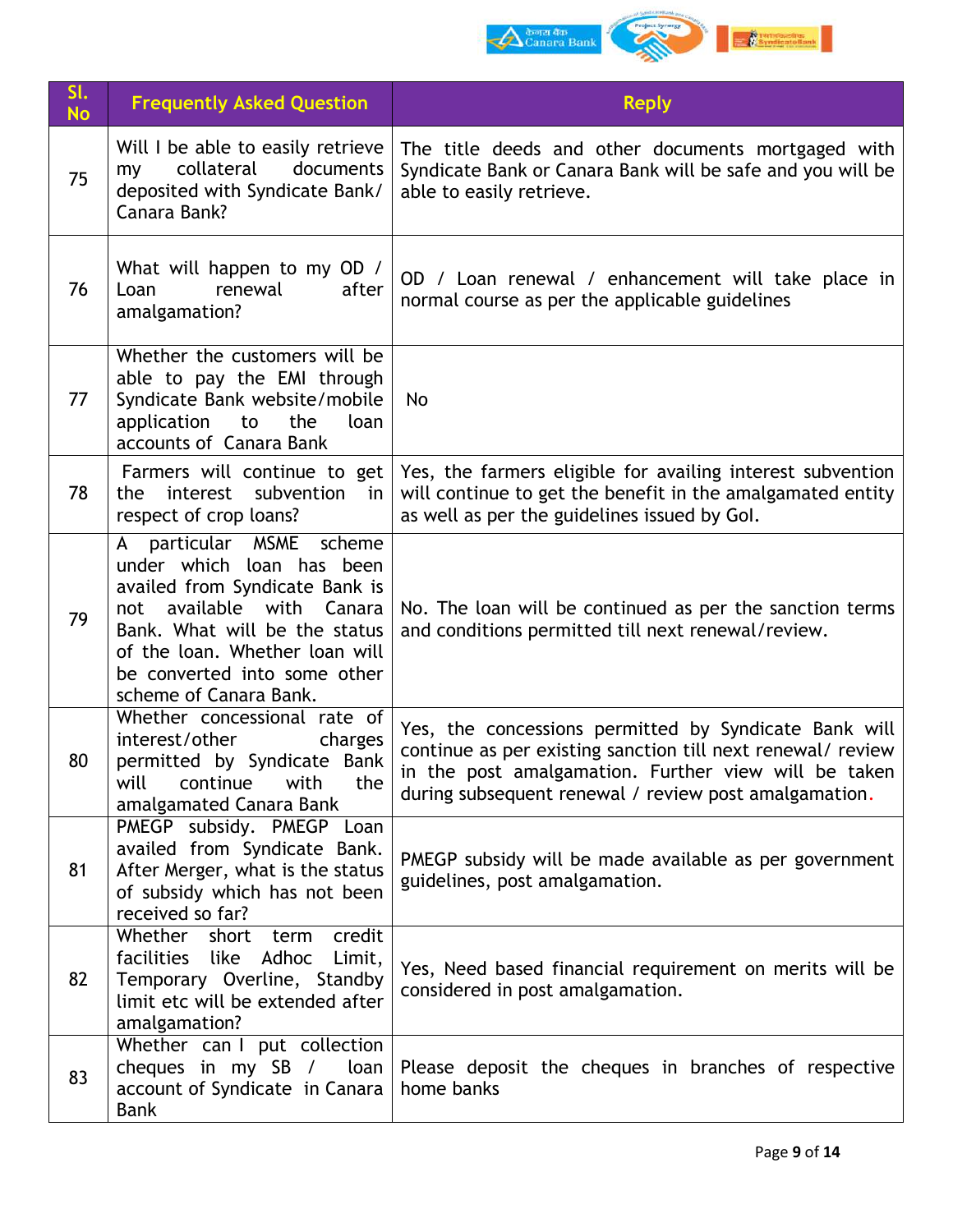

| SI.<br><b>No</b> | <b>Frequently Asked Question</b>                                                                                                                                                                                                          | <b>Reply</b>                                                                                                                                                                                                          |
|------------------|-------------------------------------------------------------------------------------------------------------------------------------------------------------------------------------------------------------------------------------------|-----------------------------------------------------------------------------------------------------------------------------------------------------------------------------------------------------------------------|
| 84               | I am having Loans accounts at<br>both Banks - What I have to do                                                                                                                                                                           | Both Loans shall be repayable as per sanction terms and<br>conditions.                                                                                                                                                |
| 85               | Whether there will be transfer<br>of loan account from one<br>branch to any other branch?                                                                                                                                                 | No, unless there is specific request from the customer and<br>permission of the competent authority.                                                                                                                  |
| 86               | Whether existing Syndicate<br>Bank borrowers/customers will<br>pay more service<br>have to<br>charges (like<br>Processing<br>charges, commission etc.) if<br>the charges are more with<br>Canara Bank for a particular<br>credit facility | No, the existing charges will continue for the existing<br>credit facilities till tenability/tenor. For fresh limits,<br>charges as per guidelines of amalgamated bank, post<br>amalgamation will be made applicable. |
| 87               | Syndicate Bank customers will<br>approach whom for Retail<br>Loans post amalgamation vice-<br>versa?                                                                                                                                      | The customers can approach branches/offices of both the<br>Banks.                                                                                                                                                     |
| 88               | Whether Canara Bank<br>will<br>finance the proposals from the<br>Projects approved by Syndicate<br>Bank?                                                                                                                                  | Yes                                                                                                                                                                                                                   |
| 89               | What will be the situation if<br>account with one bank is<br>standard and NPA in the other?                                                                                                                                               | The Standard Account will be treated as Deemed NPA                                                                                                                                                                    |
| 90               | What will be the status of<br>Letter of Credit and Export<br>facilities availed from different<br>banks?<br>Will we have to request for<br>new LC or<br>same will<br>be<br>continued?                                                     | The existing LC's to be continued till its expiry, No need<br>to issue fresh LC. Amalgamated entity will honor the<br>commitments of both the banks                                                                   |
| E                | <b>Pension Related Issues</b>                                                                                                                                                                                                             |                                                                                                                                                                                                                       |
| 91               | Whether an existing Syndicate<br>Bank pensioner has to open a<br>new account in Canara Bank<br>Branch to get pension?                                                                                                                     | No. The pensioner is not required to open a new pension<br>account in Canara bank. The existing Syndicate Bank<br>account can continue post amalgamation also.                                                        |
| 92               | Can a Syndicate Bank pensioner<br>draw pension from any of the<br>Canara Bank Branches.                                                                                                                                                   | Yes. Pensioner can draw pension from any of the Canara<br>Bank Branches and vice versa.                                                                                                                               |
| 93               | Can<br>pensioner<br>transfer<br>a<br>pension account from erstwhile<br>Syndicate<br>Bank<br><b>Branch</b><br>to<br>nearest Canara bank Branch.                                                                                            | Yes. Pensioner can transfer pension account from<br>erstwhile Syndicate Bank Branch to nearest Canara Bank<br>Branch or vice versa.                                                                                   |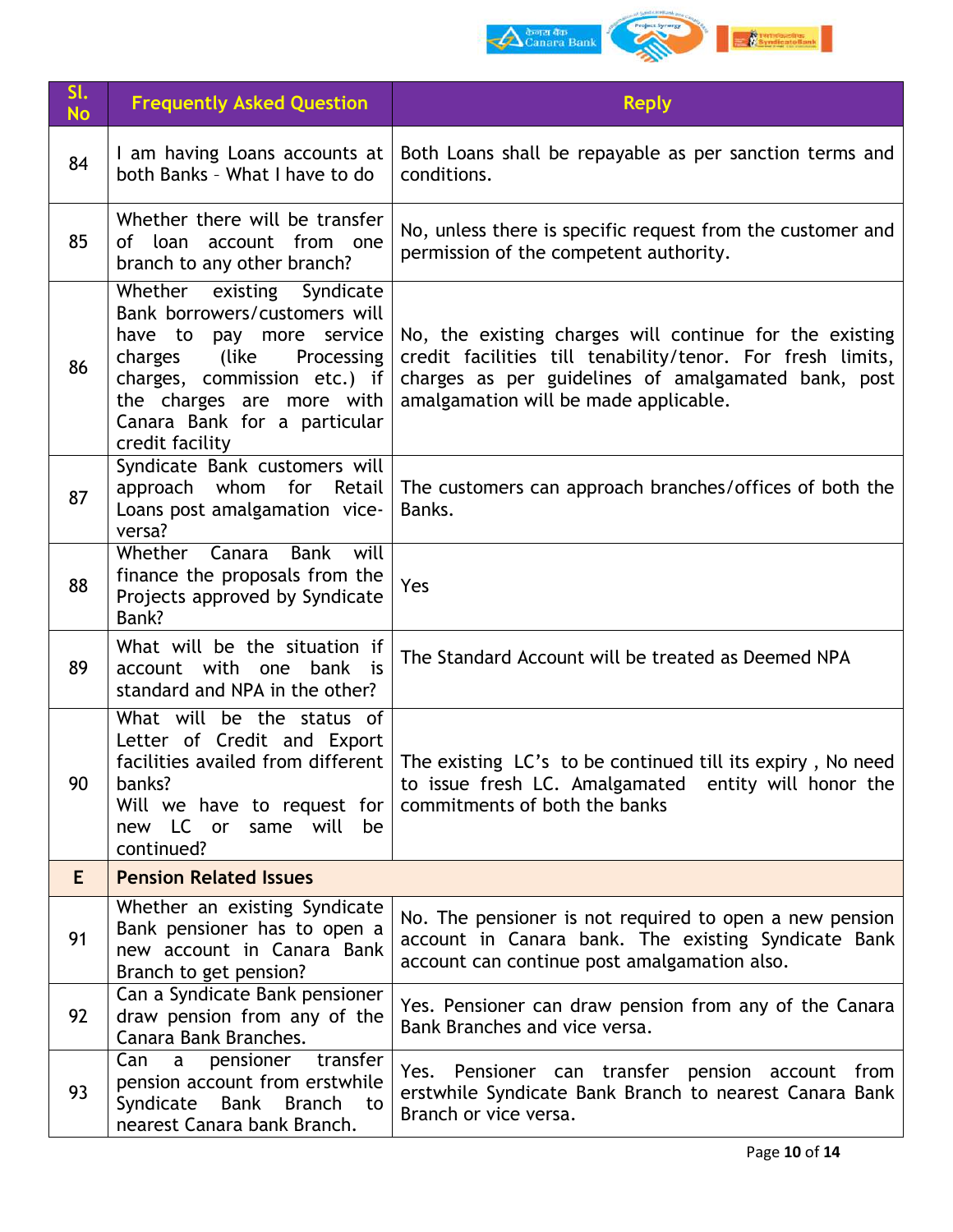

| SI.<br><b>No</b> | <b>Frequently Asked Question</b>                                                                                                                            | <b>Reply</b>                                                                                                                                                                                                                           |
|------------------|-------------------------------------------------------------------------------------------------------------------------------------------------------------|----------------------------------------------------------------------------------------------------------------------------------------------------------------------------------------------------------------------------------------|
| 94               | Can Syndicate Bank pensioner<br>submit Physical/Digital<br>Life<br>Certificate at Canara<br><b>Bank</b><br>Branches & vice versa.                           | Yes. Syndicate Bank pensioner can submit Life certificate<br>in physical/digital form at Canara Bank Branches and vice<br>versa.                                                                                                       |
| 95               | Can Syndicate Bank pensioner<br>get pension slip from Canara<br><b>Bank Branches?</b>                                                                       | Yes. Pension slip can be obtained by the pensioner from<br>any of the Canara Bank branches.                                                                                                                                            |
| 96               | Syndicate<br>Bank<br>Whether<br>pensioner can avail FORM 16<br>from Canara Bank Branches?                                                                   | Please visit your base branch for Form 16 for the current<br>year                                                                                                                                                                      |
| F                | <b>Insurance Related Issues</b>                                                                                                                             |                                                                                                                                                                                                                                        |
| 97               | How will the amalgamated bank,<br>impact me as a policy holder/<br>mutual fund investor?                                                                    | The customer will be benefited by getting Pan India network<br>presence for servicing your requirements.                                                                                                                               |
| 98               | Is there anything a customer has<br>to initiate for the continuation of<br>insurance policy?                                                                | As a customer, business will be as usual for you in the<br>amalgamated bank.                                                                                                                                                           |
| 99               | What will happen to my existing<br>life insurance policies sold by<br>Syndicate<br>Bank in the<br>post<br>amalgamation scenario?                            | Your policies will be in force post amalgamation also, provided<br>you pay your renewal premiums in time to your insurer.                                                                                                              |
| 100              | Who will provide service of my life<br>insurance policy/policies sold by<br>Syndicate bank?                                                                 | Your policies will continue to be serviced by your branch post<br>amalgamation also. For any service related complaints arising<br>out of your insurance policies, you can email us at<br>insurancecomplaints@canarabank.com.          |
| 101              | Will the policy holder be notified<br>if<br>there<br>of<br>is<br>severance<br>relationship with<br>current life  <br>insurance tie up of Syndicate<br>Bank? | Policyholder will be notified well in advance before termination<br>of any insurance tie up of Syndicate Bank as per extant<br>guidelines prescribed by the regulator.                                                                 |
| 102              | What about my SIP installments<br>deducting every month from<br>my Syndicate Bank account?                                                                  | You can continue the same.                                                                                                                                                                                                             |
| 103              | Who will be life insurance service<br>providers in Canara Bank post<br>amalgamation?                                                                        | New Life insurance policy in the amalgamated bank will be<br>given and serviced by Canara HSBC OBC Life Insurance Co Ltd.                                                                                                              |
| 104              | Can my life insurance policies be<br>ported to<br>Canara<br>Bank life<br>insurance policy?                                                                  | The regulator has not yet permitted/issued guidelines on<br>portability of life insurance policies.                                                                                                                                    |
| 105              | What will happen to my existing<br>health insurance policy/policies<br>(Synd Arogya) sold by Syndicate<br>Bank post amalgamation of the<br>banks?           | Your health policies will be in force for the current term with<br>current insurer post amalgamation also. At the time of renewal,<br>the policies will be ported to an alternative service provider<br>with full continuity benefits. |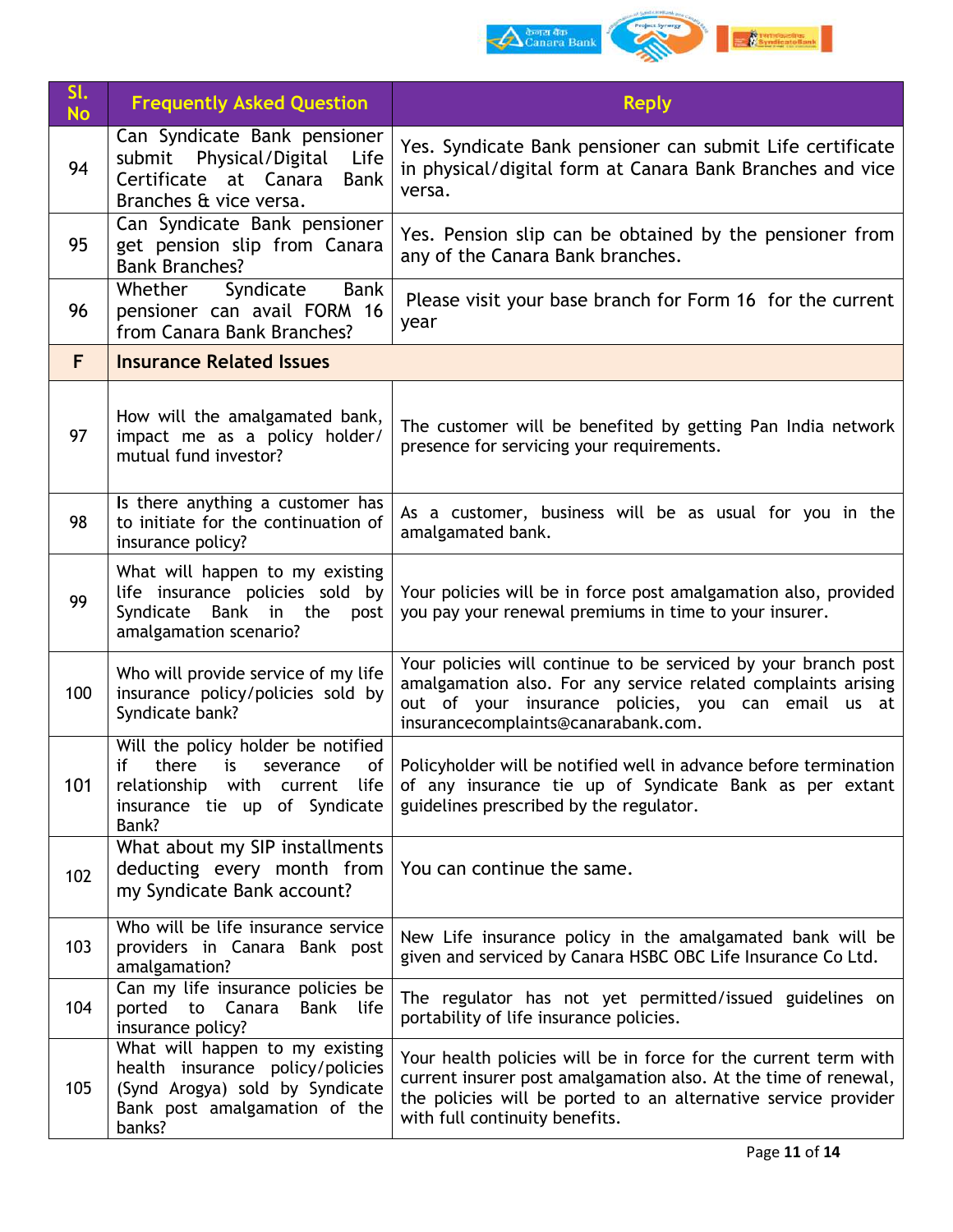

| SI.<br><b>No</b> | <b>Frequently Asked Question</b>                                                                                                                          | <b>Reply</b>                                                                                                                                                                                                                               |
|------------------|-----------------------------------------------------------------------------------------------------------------------------------------------------------|--------------------------------------------------------------------------------------------------------------------------------------------------------------------------------------------------------------------------------------------|
| 106              | Who will service/renew my health<br>insurance policy sold by Syndicate<br>bank?                                                                           | Your policies will be continued to be serviced normally by your<br>branch post amalgamation also. For any service related<br>complaints arising out of your insurance policies, you can email<br>us at insurancecomplaints@canarabank.com. |
| 107              | Who will be health insurance<br>service providers in Canara Bank<br>post amalgamation?                                                                    | HDFC Ergo Health Insurance Ltd is currently providing health<br>insurance services for Canara Bank. Any changes in this regard<br>will be informed in due course.                                                                          |
| 108              | What will happen to my existing<br>general insurance policies sold by<br>Syndicate Bank post amalgamation<br>of the banks?                                | Your policies will continue to be serviced by the current insurer<br>till the policy term. Renewals will be offered by the insurance<br>companies associated with Canara Bank.                                                             |
| 109              | Will the policy holder be notified<br>there<br>if<br>is<br>severance<br>of<br>relationship with current general<br>insurance tie up of Syndicate<br>Bank? | Policyholder of Syndicate Bank will be notified well in advance<br>before termination of any insurance tie up of Syndicate Bank as<br>per extant guidelines prescribed by the regulator.                                                   |
| 110              | Who will be the General insurance<br>service providers in Canara Bank<br>post amalgamation?                                                               | General Insurance services will be provided by:<br>The New India Assurance Co Ltd<br>$\bullet$<br>M/s Bajaj Allianz General Insurance Co Ltd<br>$\bullet$<br>M/s Tata AIG General Insurance Co Ltd<br>$\bullet$                            |
| 111              | Can my general insurance policies<br>be ported to general insurance<br>policy offered by Canara Bank?                                                     | You can port your general insurance policies with Canara bank's<br>insurance partners as per porting guidelines as prescribed by<br>the regulator and underwriting decision of the insurance<br>partner on renewals.                       |
| 112              | What will happen to my existing<br>mutual fund (Including SIP/STP)<br>by Syndicate Bank post<br>sold<br>amalgamation of the banks?                        | Your existing mutual fund (including SIP/STP) will continue with<br>the existing fund house till you wish to hold them.                                                                                                                    |
| 113              | Who will service the investments<br>in mutual fund made through<br>Syndicate bank?                                                                        | Servicing of investments in mutual fund will be done by the<br>respective fund houses.                                                                                                                                                     |
| 114              | Which<br>Management<br>Asset<br>Company will be available with<br>Canara Bank for investment post<br>amalgamation?                                        | Canara Robeco Mutual Fund                                                                                                                                                                                                                  |
| 115              | Whom should I approach for any<br>complaints about policies/mutual<br>fund units sold by Syndicate Bank?                                                  | You can write to us at insurancecomplaints@canarabank.com<br>for any service related issues regarding both insurance and<br>mutual funds.                                                                                                  |
| 116              | there<br>alternative<br>Is.<br>any<br>arrangement for Synd Arogya<br>policy for renewal post 31 March<br>2020?                                            | The policies already issued will be in force and will be serviced<br>by the insurer till due date. Fresh policies and renewal beyond<br>01.04.2020 shall be given by an alternative service provider.                                      |
| 117              | Will<br>life<br>insurance<br>products<br>offered<br>by Canara<br>Bank be<br>Syndicate<br>available for<br>Bank<br>customers after amalgamation?           | All products offered by Canara Bank including those under<br>Insurance and Mutual fund will be available to all customers of<br>amalgamated bank.                                                                                          |
| 118              | Will health insurance products<br>offered<br>Canara<br>by<br>Bank be<br>available<br>Syndicate<br>Bank<br>for<br>customers after amalgamation?            | All products offered by Canara Bank including those under<br>Insurance and Mutual fund will be available to all customers of<br>amalgamated bank.                                                                                          |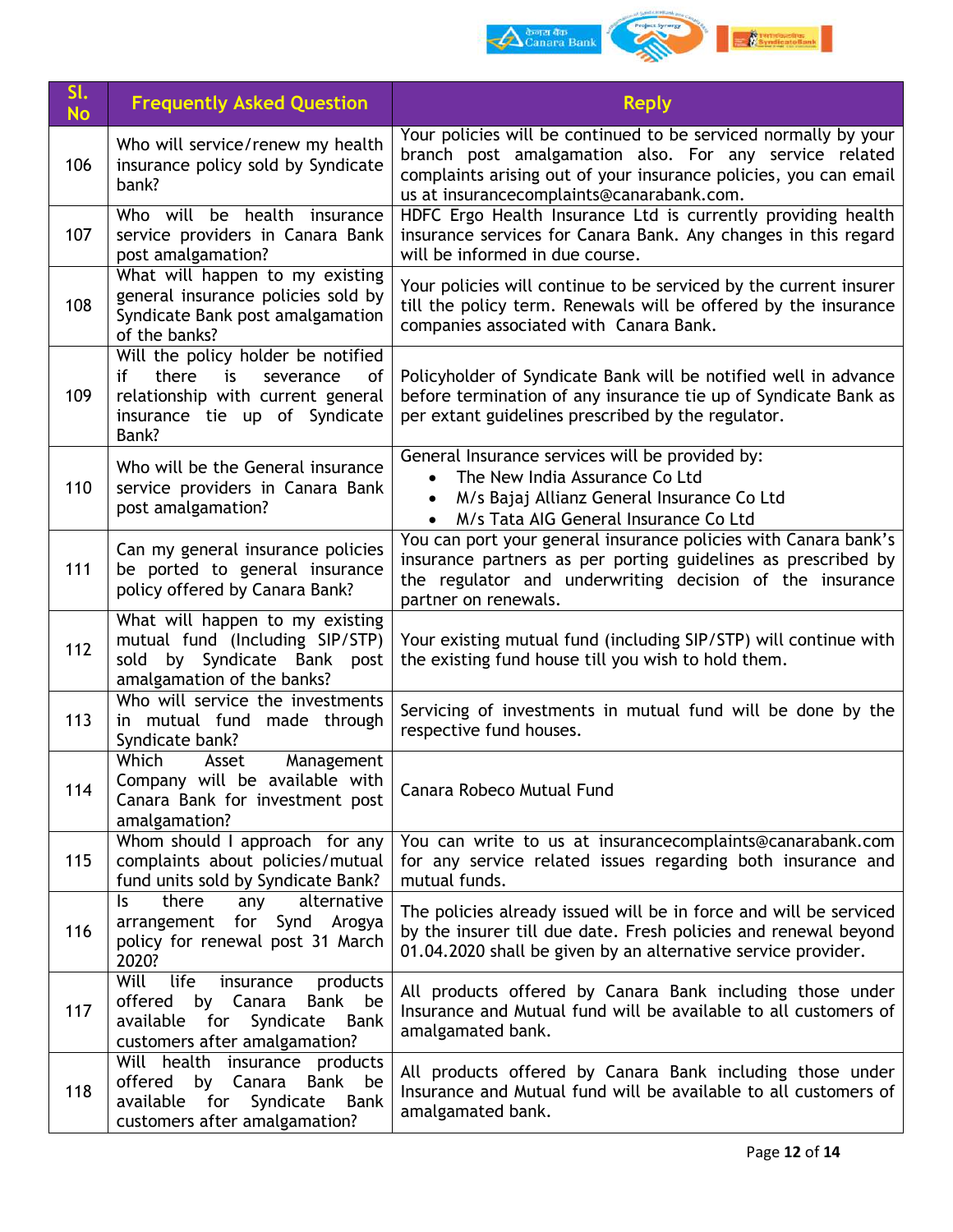

| SI.<br><b>No</b> | <b>Frequently Asked Question</b>                                                                                                                                                                   | <b>Reply</b>                                                                                                                                                                                                                                                                                                       |
|------------------|----------------------------------------------------------------------------------------------------------------------------------------------------------------------------------------------------|--------------------------------------------------------------------------------------------------------------------------------------------------------------------------------------------------------------------------------------------------------------------------------------------------------------------|
| 119              | Will general insurance products<br>offered by Canara<br>Bank be<br>available for Syndicate Bank<br>customers after amalgamation?                                                                   | All products offered by Canara Bank including those under<br>Insurance and Mutual fund will be available to all customers of<br>amalgamated bank.                                                                                                                                                                  |
| 120              | Will mutual fund products offered<br>by Canara Bank be available for<br>Syndicate Bank customers after<br>amalgamation?                                                                            | All products offered by Canara Bank including those under<br>Insurance and Mutual fund will be available to all customers of<br>amalgamated bank.                                                                                                                                                                  |
| 121              | I have purchased Group life policy<br>for my education loan with<br>Syndicate Bank, what will happen<br>to the policy after amalgamation?                                                          | Existing group policies will continue till validity and will be<br>serviced by respective insurer. New policy will be provided by<br>amalgamated bank's associate partner                                                                                                                                          |
| 122              | I have General Insurance policies<br>with TATA AIG General Insurance,<br>will they continue with the new<br>amalgamated bank?                                                                      | Yes.                                                                                                                                                                                                                                                                                                               |
| 123              | Do I have to open separate bank<br>account post amalgamation for<br>purchasing insurance and mutual<br>fund companies tied up with<br>Canara Bank?                                                 | Not Required. The existing account will serve the purpose.                                                                                                                                                                                                                                                         |
| 124              | Who will handle/assist customers<br>of Syndicate Bank for claims<br>related<br>Health<br>to Life<br>and<br>products<br>purchased<br>insurance<br>before<br>amalgamation<br>from<br>Syndicate Bank? | The respective insurance service provider will service such<br>claims. We will assist grievances/issues including that of<br>Syndicate Bank customers post amalgamation. If you face any<br>constraint in getting your grievance/concern/issues resolved<br>please write us at insurancecomplaints@canarabank.com. |
| 125              | Whether auto debit for Social<br>Security Schemes (PMJJBY &<br>PMSBY) will happen to our<br>existing account in May 2020?                                                                          | Yes provided you are eligible                                                                                                                                                                                                                                                                                      |
| 126              | will<br>claim<br>How<br>the<br>be<br><b>PMJJBY</b><br>settlement<br>of<br>and<br>PMSBY?                                                                                                            | As per DFS guidelines, the insurance companies who are<br>engaged for the enrollments will settle claims.                                                                                                                                                                                                          |
| 127              | Where should the customer<br>approach for non-settlement of<br>claims?                                                                                                                             | Customer need to approach any nearest branch of the<br>bank in case of need. Customer may also send mail to<br>sssclaims@canarabank.com<br>for<br>any<br>grievance<br>or<br>complaint.                                                                                                                             |
| 128              | Where should customer need to<br>contact for any complaint<br>regarding PMJJBY and PMSBY?                                                                                                          | Customer has to contact nearest of the amalgamated bank<br>branch. He can also send mail to<br>insurancecomplaints@canarabank.com for any complaints<br>regarding PMJJBY and PMSBY.                                                                                                                                |